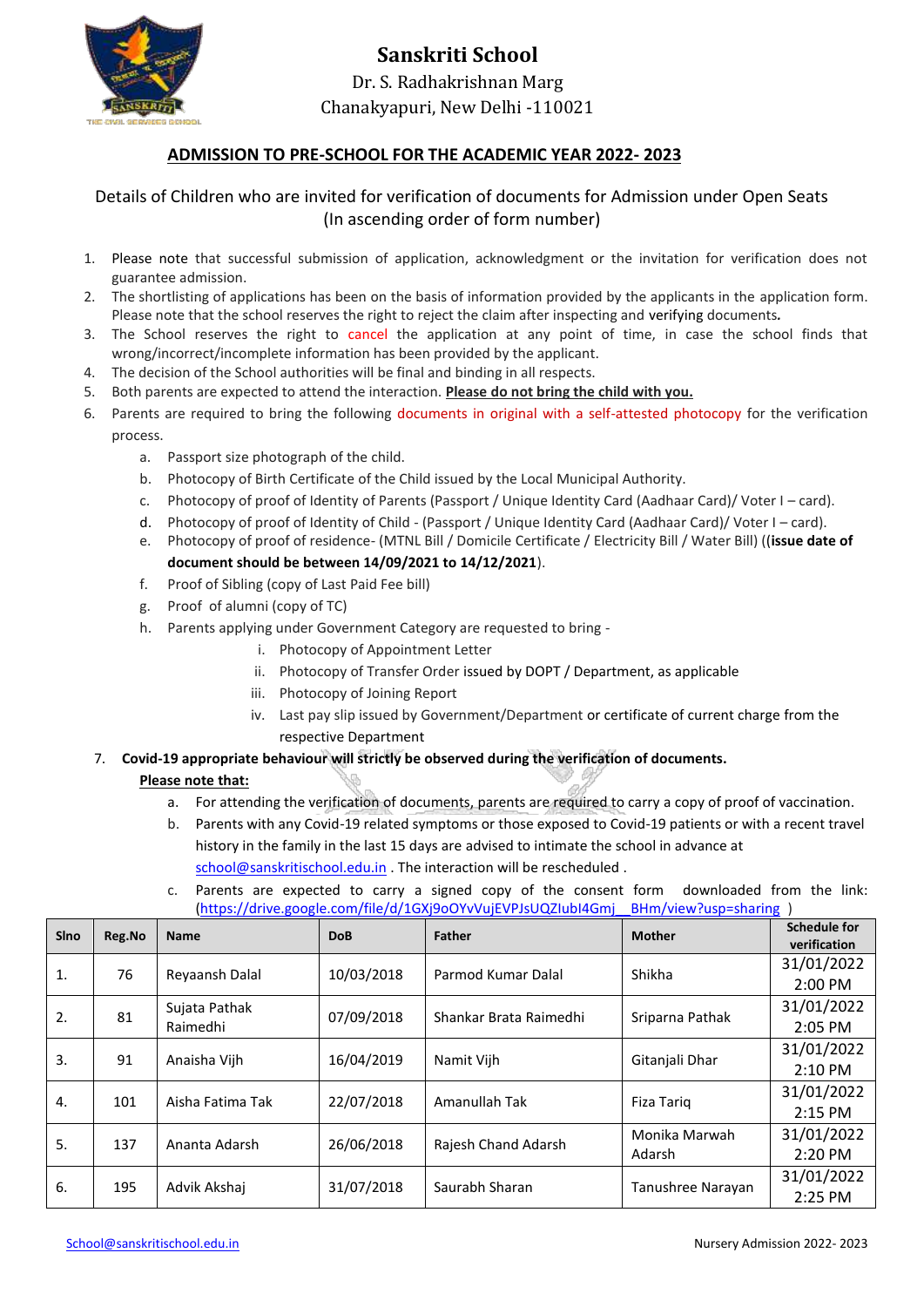

| Sino | Reg.No | Name                | <b>DoB</b> | <b>Father</b>               | <b>Mother</b>      | <b>Schedule for</b><br>verification |
|------|--------|---------------------|------------|-----------------------------|--------------------|-------------------------------------|
| 7.   | 209    | Aarna Singh         | 26/09/2018 | Avinash Kumar Singh         | Shweta Kumari      | 31/01/2022<br>2:30 PM               |
| 8.   | 251    | Shlok Sahay         | 05/04/2019 | Rohit Sahay                 | Sheetal Sahay      | 31/01/2022<br>2:35 PM               |
| 9.   | 265    | Advaita Sinha       | 25/02/2019 | Pratyus Sinha               | Monica Sinha       | 31/01/2022<br>2:40 PM               |
| 10.  | 278    | Suhana Dua          | 15/12/2018 | Nikhil Dua                  | Shefali Arora      | 31/01/2022                          |
| 11.  | 328    | Veeransh Singhal    | 07/01/2019 | Swapnil Agrawal             | Neelam Agrawal     | 2:45 PM<br>31/01/2022               |
| 12.  | 379    | Aadhya Abhishek     | 26/11/2018 | Abhishek S Potdar           | Aditi Shastri      | 2:50 PM<br>31/01/2022               |
|      |        | Potdar              |            |                             |                    | 2:55 PM<br>31/01/2022               |
| 13.  | 387    | Prabhav Sharma      | 12/04/2018 | <b>Tanay Sharma</b>         | Sushmita Sharma    | 3:00 PM<br>31/01/2022               |
| 14.  | 425    | Purv Pankaj Agrawal | 05/11/2018 | Pankaj Agrawal              | Priti Agrawal      | 3:05 PM                             |
| 15.  | 440    | Arsh Dhawan         | 27/06/2018 | Raag Dhawan                 | Tanima Dhawan      | 31/01/2022<br>3:10 PM               |
| 16.  | 452    | Rhea Tyagi          | 06/10/2018 | Kshitij Tyagi               | Anchal Tyagi       | 31/01/2022<br>3:15 PM               |
| 17.  | 453    | Ayera Puri          | 08/11/2018 | Raghoo Puri                 | Garima Wadhera     | 31/01/2022<br>3:20 PM               |
| 18.  | 515    | Himani Raj          | 07/09/2018 | <b>Hemant Kumar</b>         | Jyoti              | 31/01/2022<br>3:25 PM               |
| 19.  | 519    | Aadidev Mishra      | 31/05/2018 | Devranjan Mishra            | Swarnima Mishra    | 31/01/2022<br>3:30 PM               |
| 20.  | 524    | Advika Gupta        | 30/05/2018 | Gaurav Gupta                | Ankita Jhalani     | 31/01/2022                          |
| 21.  | 526    | Yuwen Sinha         | 06/11/2018 | Abhishek Kumar              | Priya Palni        | 3:35 PM<br>01/02/2022               |
|      |        |                     |            | Harsh Kumar                 |                    | 9:30 AM<br>01/02/2022               |
| 22.  | 545    | Aarna Saxena        | 08/11/2018 |                             | Shubhanshi Shalabh | 9:35 AM<br>01/02/2022               |
| 23.  | 566    | Yadvika Ramanathan  | 24/07/2018 | Sundar Ramanathan           | Ramya Sundar       | 9:45 AM                             |
| 24.  | 568    | Yuvan Sundar        | 24/07/2018 | Sundar Ramanathan           | Ramya Sundar       | 01/02/2022<br>9:50 AM               |
| 25.  | 620    | Advik Dubey         | 21/05/2018 | Vikash Kumar Dubey          | Vaishali Dubey     | 01/02/2022<br>9:55 AM               |
| 26.  | 649    | Devavrat Agrahari   | 17/10/2018 | Amrit Agrahari              | Shreya Jaiswal     | 01/02/2022<br>10:00 AM              |
| 27.  | 662    | Eshaank Mishra      | 27/08/2018 | Santosh Kumar Mishra        | Rachna             | 01/02/2022<br>10:05 AM              |
| 28.  | 676    | Sanidhya Yadav      | 17/11/2018 | Pramod Kumar                | Cheshta Yadav      | 01/02/2022<br>10:10 AM              |
| 29.  | 690    | Tansh Singh Makker  | 03/05/2018 | <b>Gurmeet Singh Makker</b> | Reena Makker       | 01/02/2022                          |
| 30.  | 691    | Aiza Dabas          | 06/12/2018 | Sourabh Dabas               | Monika Yadav       | 10:15 AM<br>01/02/2022<br>10:20 AM  |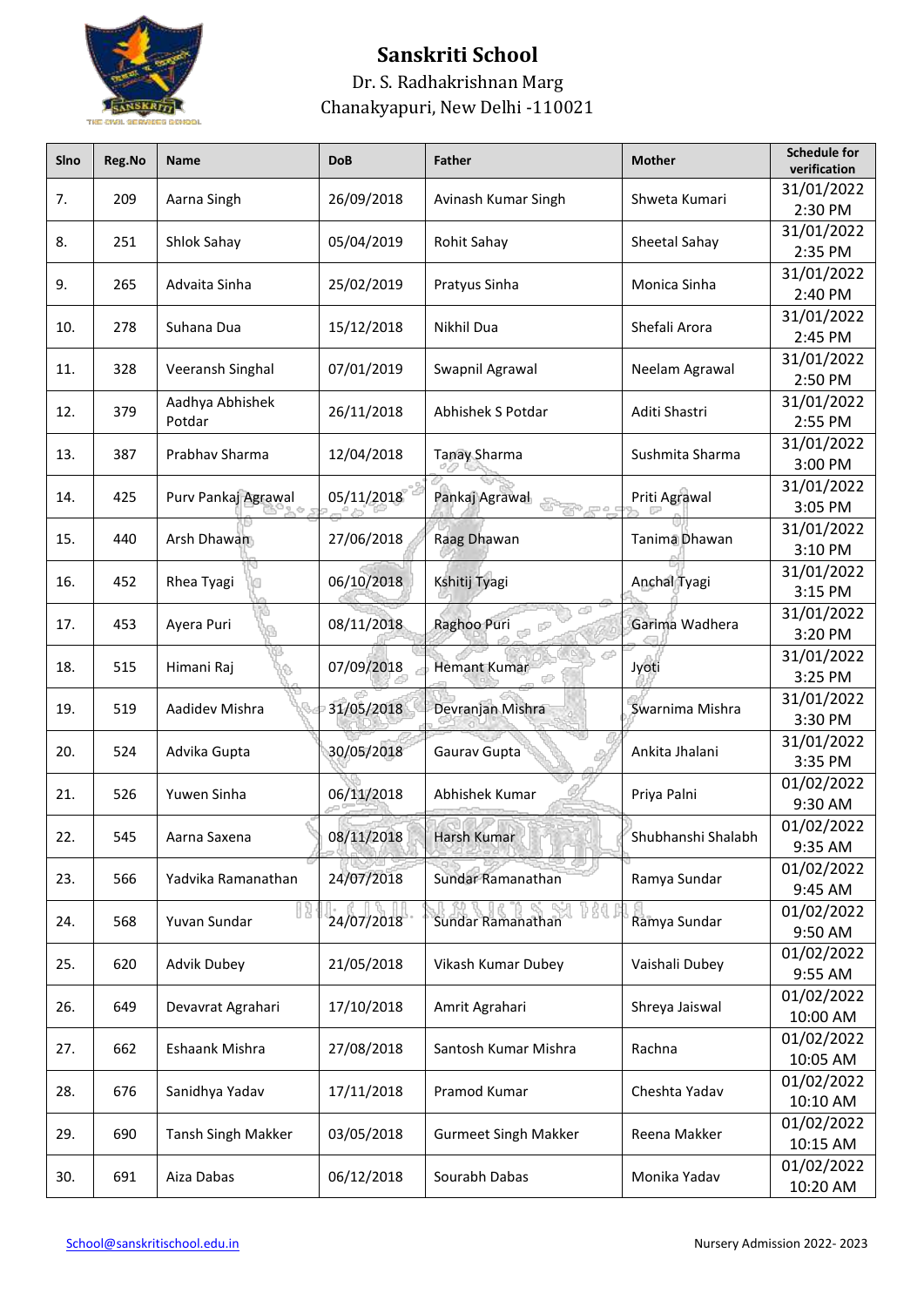

| Sino | Reg.No | Name                | <b>DoB</b> | <b>Father</b>               | <b>Mother</b>       | <b>Schedule for</b><br>verification |
|------|--------|---------------------|------------|-----------------------------|---------------------|-------------------------------------|
| 31.  | 715    | Kiansh Ashish       | 06/12/2018 | Ashish Kumar Singh          | Parul Singh         | 01/02/2022<br>10:25 AM              |
|      |        |                     |            |                             |                     | 01/02/2022                          |
| 32.  | 724    | Aarvi Pandey        | 09/11/2018 | Anuj Kumar Pandey           | Binamrata Kumar     | 10:30 AM                            |
|      |        |                     |            |                             |                     | 01/02/2022                          |
| 33.  | 758    | Shanaya P M S       | 15/08/2018 | M P Sivakumar               | Suman Lata          | 10:35 AM                            |
| 34.  | 770    | Trishaan Dalmia     | 21/07/2018 | Dheeraj Dalmia              | Taruna Doliya       | 01/02/2022                          |
|      |        |                     |            |                             |                     | 10:40 AM                            |
| 35.  | 789    | Sia Chaudhary       | 10/09/2018 | <b>Cdr Manish Chaudhary</b> | Sheetal Chaudhary   | 01/02/2022                          |
|      |        |                     |            |                             |                     | 10:45 AM                            |
| 36.  | 813    | Azaad Rana          | 26/01/2019 | Abhinav Rana                | <b>Rinky Thakur</b> | 01/02/2022<br>10:50 AM              |
|      |        |                     |            |                             |                     | 01/02/2022                          |
| 37.  | 849    | Aveera Bansal       | 04/06/2018 | Anish Bansal                | Aastha Anand        | 10:55 AM                            |
|      |        |                     |            |                             |                     | 01/02/2022                          |
| 38.  | 942    | Avraj Singh Sidhu   | 24/12/2018 | Guriqbal Singh Sidhu        | Ayena Gill          | 11:00 AM                            |
|      |        |                     |            |                             |                     | 01/02/2022                          |
| 39.  | 943    | Rudra Bansal Bansal | 14/07/2018 | Pawan Kumar Bansal          | Preeti Bansal       | 11:05 AM                            |
|      |        |                     |            |                             |                     | 01/02/2022                          |
| 40.  | 959    | Anaisha Gehlot      | 18/08/2018 | Arjun Gehlot                | Shahista Gehlot     | 11:10 AM                            |
| 41.  | 973    | Apeksha Sake        | 14/07/2018 | Naveen SI                   | Vasudha Sake        | 01/02/2022                          |
|      |        |                     |            |                             |                     | 11:15 AM                            |
| 42.  | 981    | Anaisha Singh       | 22/02/2019 | Ved Prakash Singh           | Anamika Singh       | 01/02/2022                          |
|      |        |                     |            |                             |                     | 11:20 AM                            |
| 43.  | 1011   | Maitreyi            | 31/07/2018 | Sanjai Kumar Yadav          | Mitali              | 01/02/2022<br>11:25 AM              |
|      |        |                     |            |                             |                     | 01/02/2022                          |
| 44.  | 1024   | Naitik              | 11/09/2018 | Rakesh Dahiya               | Durga Mann          | 11:30 AM                            |
|      |        |                     |            |                             |                     | 01/02/2022                          |
| 45.  | 1036   | Vaanya Kumar        | 01/10/2018 | Vivek Kumar                 | Aashti Chopra       | 11:35 AM                            |
|      |        |                     |            |                             |                     | 01/02/2022                          |
| 46.  | 1091   | Ameena Ali Soomar   | 03/07/2018 | Murtaza Ali Soomar          | Mahira Ali Soomar   | 11:40 AM                            |
| 47.  | 1097   | Shrinika Mishra     | 25/03/2019 | Diwakar Nath Misra          |                     | 01/02/2022                          |
|      |        |                     |            |                             | Deeksha Mishra      | 11:45 AM                            |
| 48.  | 1128   | Saisha Prashant     | 25/08/2018 | Prashant Rokade             | Sujun Prashant      | 01/02/2022                          |
|      |        | Rokade              |            |                             | Rokade              | 11:50 AM                            |
| 49.  | 1135   | Arya Sharma         | 04/10/2018 | Sunil Sharma                | Divya Uniyal        | 01/02/2022                          |
|      |        |                     |            |                             |                     | 11:55 AM                            |
| 50.  | 1140   | Aarav Jain          | 16/03/2019 | Vipul Jain                  | Vandana Jain        | 01/02/2022<br>12:00 PM              |
|      | 1167   | Aditri A            | 23/08/2018 | Ashokan D                   | Nandhini R          | 01/02/2022                          |
| 51.  |        |                     |            |                             |                     | 12:05 PM                            |
|      | 1180   | Adhrit Sharma       | 20/07/2018 | Vivek Sharma                | Anshoo Gautam       | 01/02/2022                          |
| 52.  |        |                     |            |                             |                     | 12:10 PM                            |
|      | 1188   | Janette Chacko      |            | Georgie Chacko              | Nisha Chacko        | 01/02/2022                          |
| 53.  |        |                     | 19/02/2019 |                             |                     | 12:15 PM                            |
|      |        |                     |            |                             |                     | 01/02/2022                          |
| 54.  | 1192   | Saavi Anu Rustagi   | 06/06/2018 | Nimish Rustagi              | Anubhuti Gupta      | 12:20 PM                            |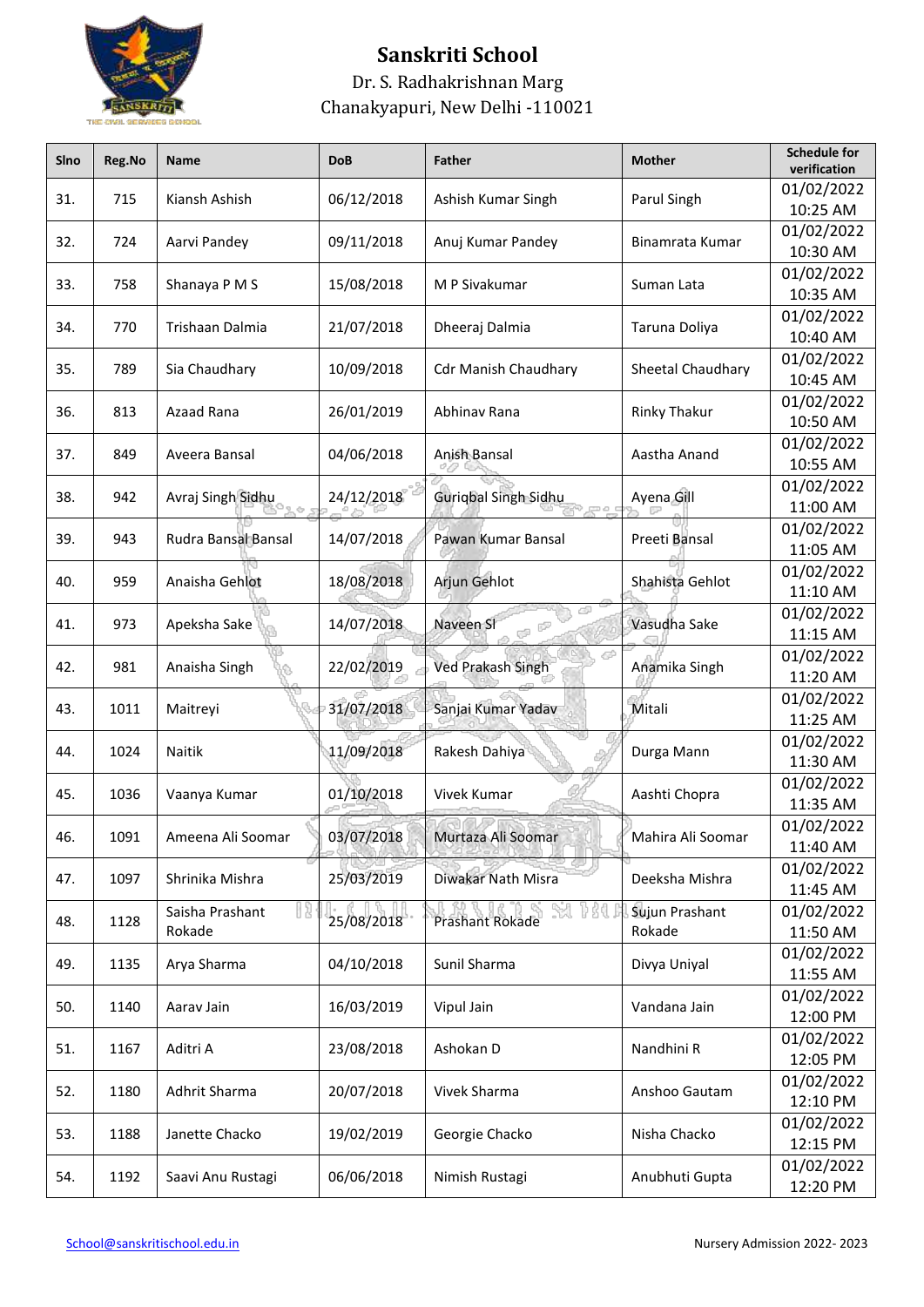

| Sino | Reg.No | Name                     | <b>DoB</b> | <b>Father</b>           | <b>Mother</b>             | <b>Schedule for</b><br>verification |
|------|--------|--------------------------|------------|-------------------------|---------------------------|-------------------------------------|
| 55.  | 1240   | Ananya Chatterjee        | 23/03/2019 | Chandrajit Chatterjee   | Ambica Anand              | 01/02/2022<br>2:15 PM               |
| 56.  | 1245   | Kaivalya Tiwari          | 22/04/2018 | Sudhir Kumar Tiwari     | Anubhuti Mishra           | 01/02/2022<br>2:20 PM               |
| 57.  | 1280   | Madhumita Nair           | 25/04/2018 | Ajith Kumar N           | Divya S                   | 01/02/2022<br>2:25 PM               |
| 58.  | 1332   | Sara Nilesh Deore        | 09/11/2018 | Nilesh Ramchandra Deore | Saee Kishor<br>Surywanshi | 01/02/2022<br>2:30 PM               |
| 59.  | 1351   | Rajnandini Uniyal        | 18/04/2019 | Jagjeet Uniyal          | Ananya Agarwal            | 01/02/2022<br>2:35 PM               |
| 60.  | 1362   | Aadvik Jha               | 11/06/2018 | Manish Kumar Jha        | Aparna                    | 01/02/2022                          |
| 61.  | 1364   | Praharshveer Singh       | 27/01/2019 | Vijaybhan Singh         | Priyanka Dhull            | 2:40 PM<br>01/02/2022               |
| 62.  | 1396   | Chahal<br>Garvit Rathore | 28/10/2018 | Rajendra Singh Rathore  | Neelam Rathore            | 2:45 PM<br>01/02/2022               |
| 63.  | 1413   | Nimrat Godara            | 03/01/2019 | Manjeet Singh           | Namita Mann               | 2:50 PM<br>01/02/2022               |
|      |        |                          |            |                         |                           | 2:55 PM<br>01/02/2022               |
| 64.  | 1426   | Anay Rathor              | 10/09/2018 | Deepak Rathor           | Richa                     | 3:00 PM<br>01/02/2022               |
| 65.  | 1441   | Raghu Mittal             | 28/09/2018 | Chandan Mittal          | Srishti Mehra             | 3:05 PM<br>01/02/2022               |
| 66.  | 1443   | Avalokita Shinde         | 19/06/2018 | Sachin Shinde           | Shilpa Shinde             | 3:10 PM                             |
| 67.  | 1449   | Aadvik Sharma            | 25/07/2018 | Surya Prakash Sharma    | Navraj Nain               | 01/02/2022<br>3:15 PM               |
| 68.  | 1450   | Rishiv Raj               | 28/04/2018 | Deepak Kumar            | Khushboo Anand            | 01/02/2022<br>3:20 PM               |
| 69.  | 1451   | Rai Adyapat Ray          | 12/01/2019 | Rai Mahimapat Ray       | Hem Borker                | 01/02/2022<br>3:25 PM               |
| 70.  | 1482   | Dhruv Meena              | 26/09/2018 | Rakesh Bhadadiya        | Rachana Meena             | 02/02/2022<br>9:30 AM               |
| 71.  | 1487   | Teerthraj Singh          | 20/04/2019 | <b>Vikram Singh</b>     | Niti Kumari               | 02/02/2022<br>9:35 AM               |
| 72.  | 1542   | Suryaansh Rao            | 22/03/2019 | Aditya Singh Yadav      | Sonal Goel                | 02/02/2022<br>9:40 AM               |
| 73.  | 1573   | Ayaan Qasim              | 04/10/2018 | Imran Hussain Qasim     | Ritika Bhatia             | 02/02/2022<br>9:45 AM               |
| 74.  | 1581   | Rutvi Khyalia            | 27/10/2018 | Parvesh Kumar Khyalia   | Ranjit Kaur               | 02/02/2022<br>9:50 AM               |
| 75.  | 1594   | Aadya Siddharth          | 23/10/2018 | Praveen Siddharth       | Meera Mohanty             | 02/02/2022<br>9:55 AM               |
| 76.  | 1607   | Navtej Singh Yeddula     | 20/12/2018 | Cdr Y Hemanth Kumar     | Gurvinder Kaur            | 02/02/2022<br>10:00 AM              |
| 77.  | 1623   | Advik Anvay              | 06/12/2018 | Navin Kumar Vidyarthi   | Sumita Kumari             | 02/02/2022<br>10:05 AM              |
| 78.  | 1625   | Kabir Dewan              | 09/05/2018 | Anuj Dewan              | Noopur Galhotra<br>Dewan  | 02/02/2022<br>10:10 AM              |